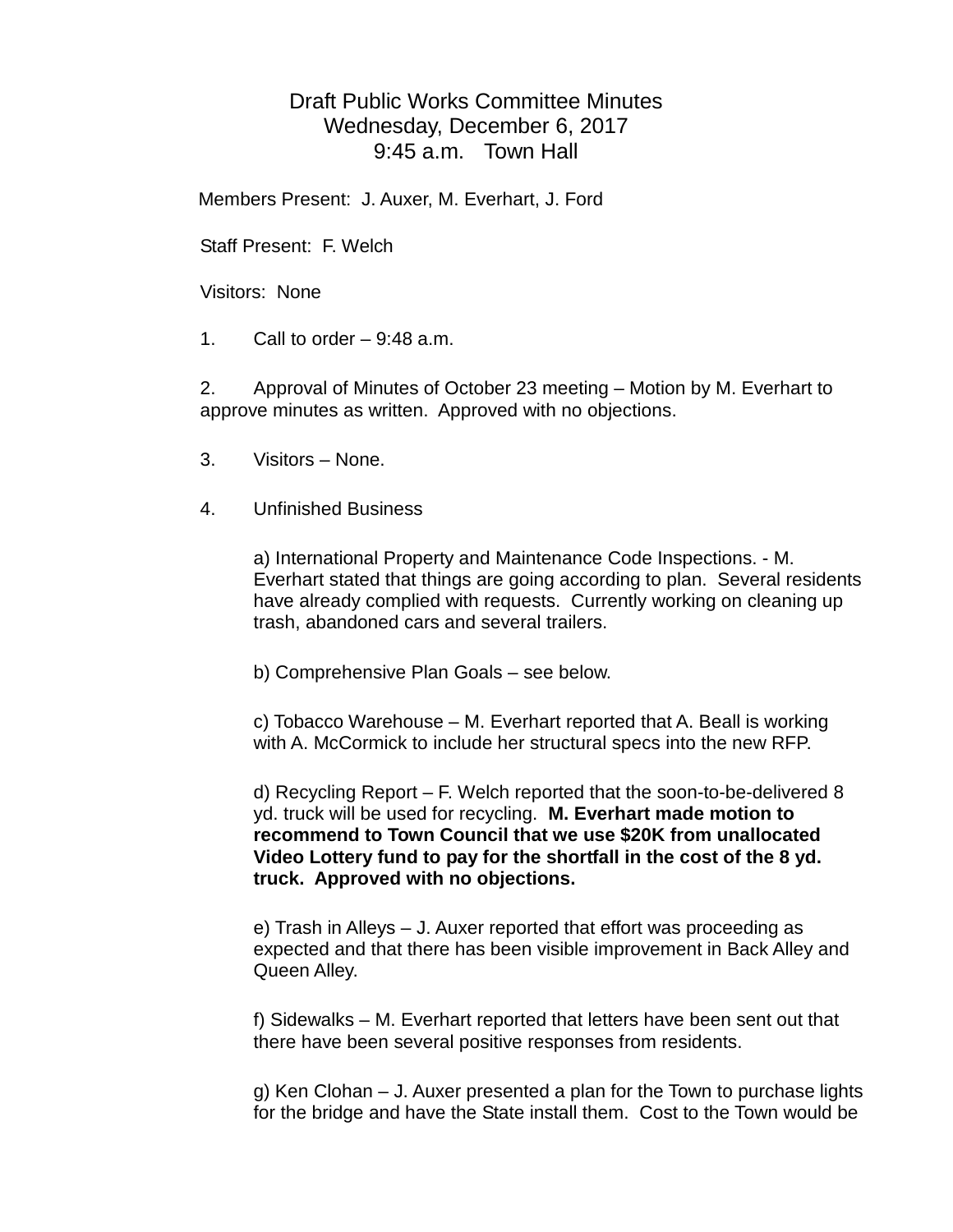approximately \$20K. **Motion by J. Ford to recommend to the Finance committee to fund the cost of the lights. Approved with no objections.**

h) Abandoned Cars – See item a) above.

i) Train Station – M. Everhart reported that the new gutters are out to bid and the Train Station board will pay for snowbirds to be installed.

j) Garbage Cans / Recycling – This item has been addressed and should be removed from agenda.

k) Garbage Rates – Postponed – still gathering data.

- 5. New Business None
- 6. Mayor's Report None
- 7. Adjourn 10:55

Respectfully submitted, J. Ford

Comprehensive Plan Goals: